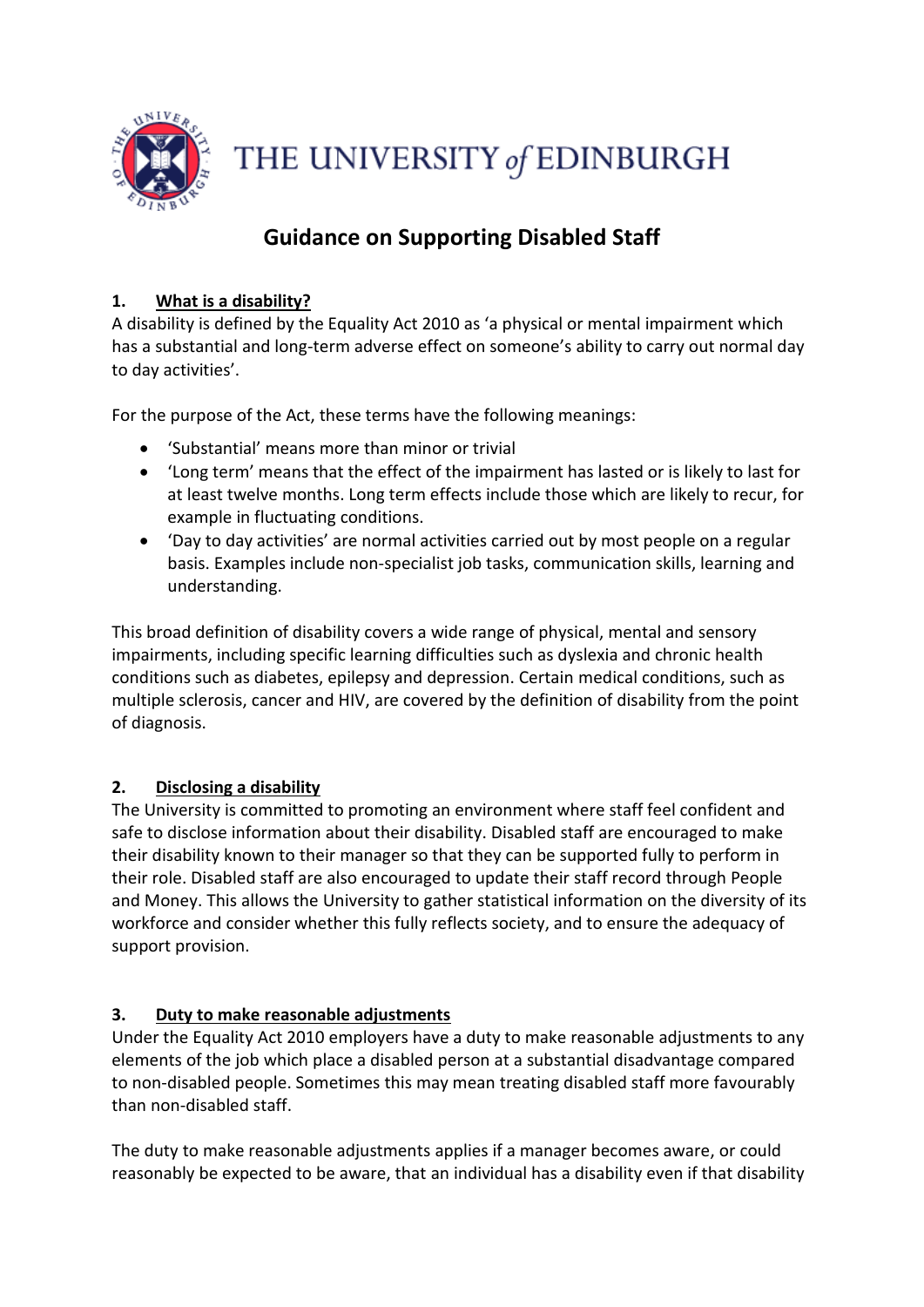has not been disclosed by the individual. A failure to make reasonable adjustments is a form of discrimination under current law.

Examples of reasonable adjustments may include, but are not limited to:

- Changes to working hours/pattern, or flexible working;
- Changes to work location, or home-working when required;
- Paid time off for assessment or treatment;
- Covering the costs of dyslexia assessments;
- Alterations to the working environment or procedures;
- Purchase or modification of equipment;
- Reallocation of duties:
- Redeployment.

In many cases disabled staff themselves may be able to advise what adjustments they may benefit from. Disabled staff and their manager may also wish to seek advice from one or more of the services in Section 6.

Suggested adjustments should be made where these are reasonable and practicable in line with business needs. When deciding on the reasonableness of a proposed adjustment, managers should consider the following:

- The effectiveness of the adjustment in removing or preventing the disadvantage;
- The practicability of making the adjustment;
- The costs of making the adjustment, and availability of resources;
- Health and safety implications.

If an adjustment cannot be made the employee should be informed and given a clear explanation of the rationale behind the decision. Any adjustments made should be reviewed regularly to ensure they are still appropriate and effective for the staff member.

The University has made available the e-learning module 'Implementing Reasonable Adjustments for Staff'.

#### [Implementing Reasonable Adjustments for Staff eLearning module](https://www.ed.ac.uk/equality-diversity/disabled-staff-support/disability-training)

#### **4. Recruitment**

The University aims to be an employer of choice for disabled people. The University is committed to reducing the barriers faced by disabled people in recruitment and selection processes. Recruiters should ask all shortlisted candidates if they require adjustments to participate in interviews or assessment procedures, and requested adjustments should be accommodated as much as possible.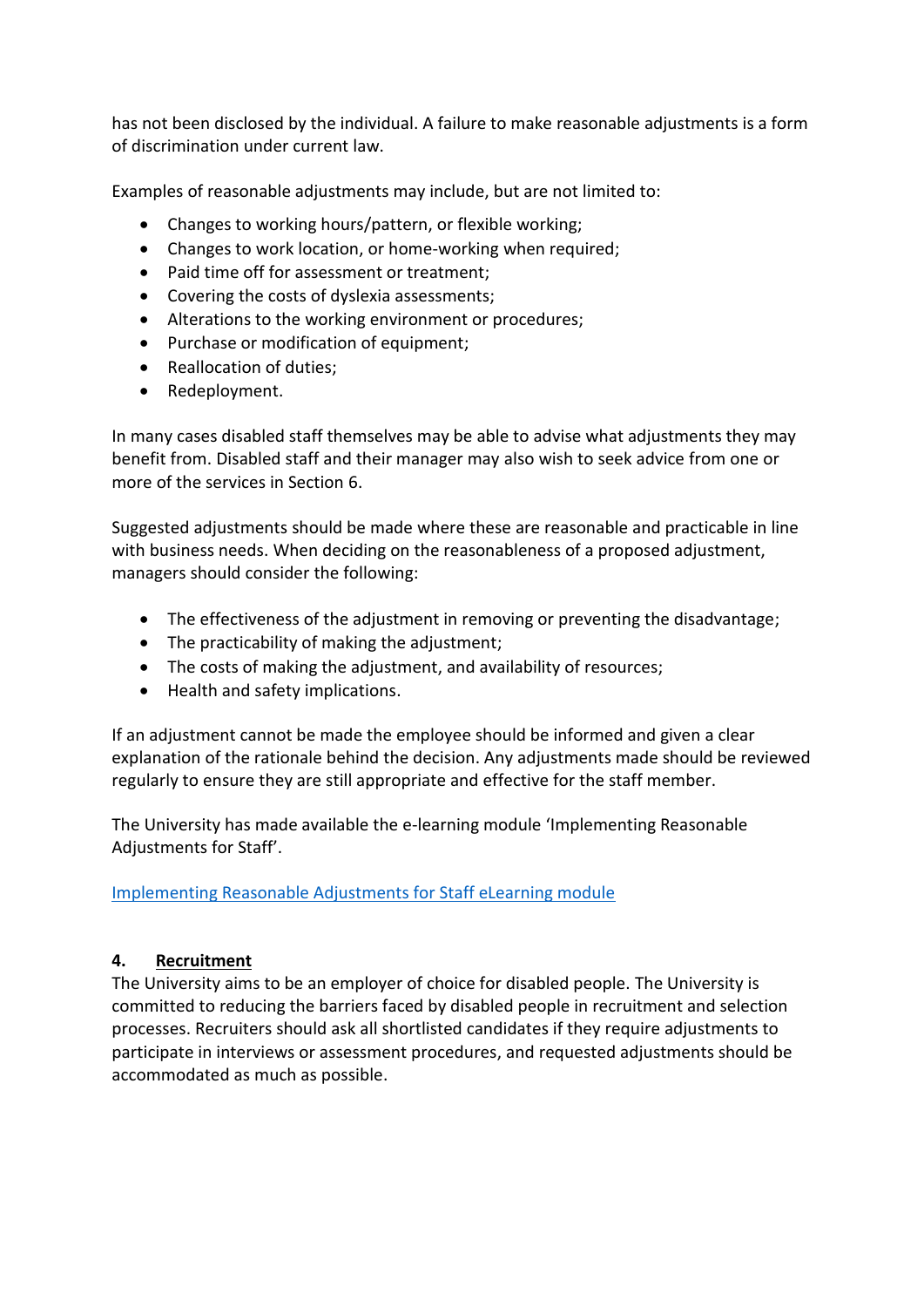Adjustments may include:

- Providing extra time for assessment tasks;
- Allowing a support worker to accompany the candidate;
- Enabling a candidate to 'show' their skills rather than 'tell';
- Providing interview questions in advance.

Where a disabled candidate is successfully recruited discussions on any reasonable adjustments should begin as soon as possible so that they can be in place for the individual's first day. This may include health and safety requirements such as a Personal Emergency Evacuation Plan. It may be appropriate to contact Access to Work for a needs assessment and funding for any adjustments, as described in Section 7. Applications to Access to Work must be made by the disabled staff member.

# **5. Emergency Evacuation of Disabled Staff**

Managers must put in place a Personal Emergency Evacuation Plan (PEEP) for any individual who requires assistance or special arrangements to evacuate a building in an emergency. This may include staff with mobility, sensory and learning impairments. Guidance and forms are available from the Fire Safety Unit.

[Fire Safety Unit guidance for the evacuation of people](https://www.ed.ac.uk/health-safety/fire-safety/assisted-evacuation) requiring assistance

## **6. Support for Disabled Employees**

# **6.1 Occupational Health Service**

The University's Occupational Health Service (OHS) is a specialist, impartial and confidential service that provides advice and support on all health-related matters to employees, their managers and HR staff.

The OHS should be contacted for advice or referral where an individual's health is an issue or a component of a disability, or where an individual's disability is affecting their ability to attend work.

[Information about OHS referrals](http://www.ed.ac.uk/schools-departments/health-safety/occupational-health/staff/referral)

#### **6.2 Human Resources**

Managers supporting disabled staff can seek advice and guidance from their local HR Partner.

#### [HR contacts](https://www.ed.ac.uk/human-resources/about)

# **6.3 Information Services Assistive Technology**

This service is available to advise on IT-related adjustments for disabled staff. A range of assistive software and hardware can be borrowed by staff to try out.

[More information and access to support](https://www.ed.ac.uk/information-services/help-consultancy/accessibility/assistive-technology/staff)